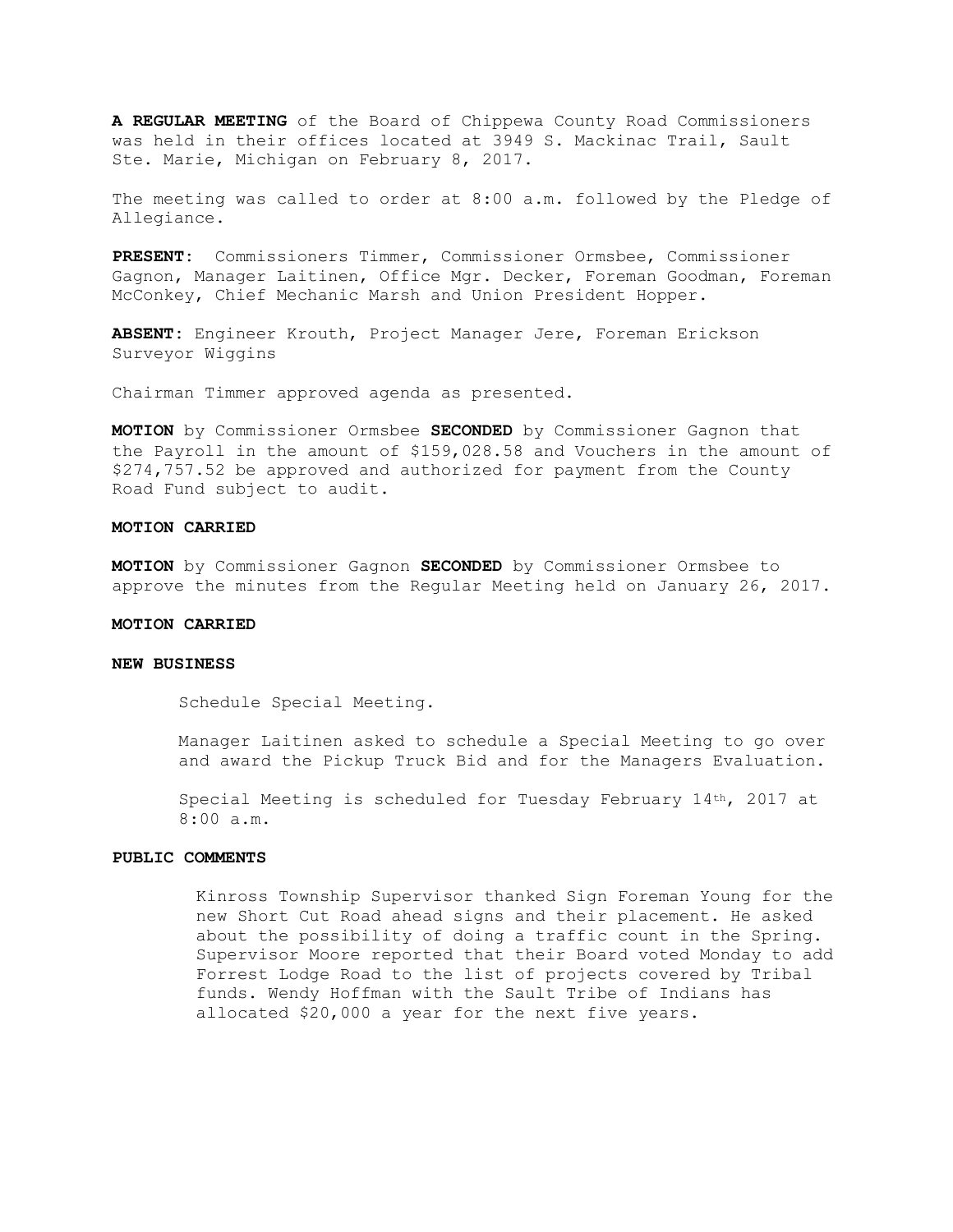### **STAFF REPORTS**

Foreman Goodman

- · Nice break in weather.
- · Back to Winter maintenance.
- · Freezing rain eating away at the Salt supply.

Foreman McConkey

- · Had about a week break in weather.
- · Back to freezing rain and drifting.
- · Shop has been busy but keeping up.

#### Office Manager Decker

- · Year end is just about complete.
- · Audit will be the first week in March.
- · The 457 switch is coming in March, information has been sent to all employees and retirees that have participated.

Chief Mechanic Marsh

- · Working on construction machinery.
- · Keeping up on repairs.

Union President Hopper – No report

### **MANAGERS REPORT**

- · Developing evaluation forms and tailoring for different positions.
- · Working with Chief Mechanic Marsh on Sign Truck Specs.
- · Continuing to develop the Wetland Banking Program, focusing on ease of use. There is quite of bit of interest from other Counties.
- · The Presentation for the Bridge Conference is about complete. Chairman Timmer asked Manager Laitinen to submit any printed articles to CRA.
- · Attended the Managers Workshop. Discussion ensued.
- · Received a phone call from MDOT'S Economic Development Office. They had identified available funding. We submitted an application to make improvements to the Sugar Island Ferry Dock area. It's looking pretty favorable!
- · Gravel inventories are being looked at.